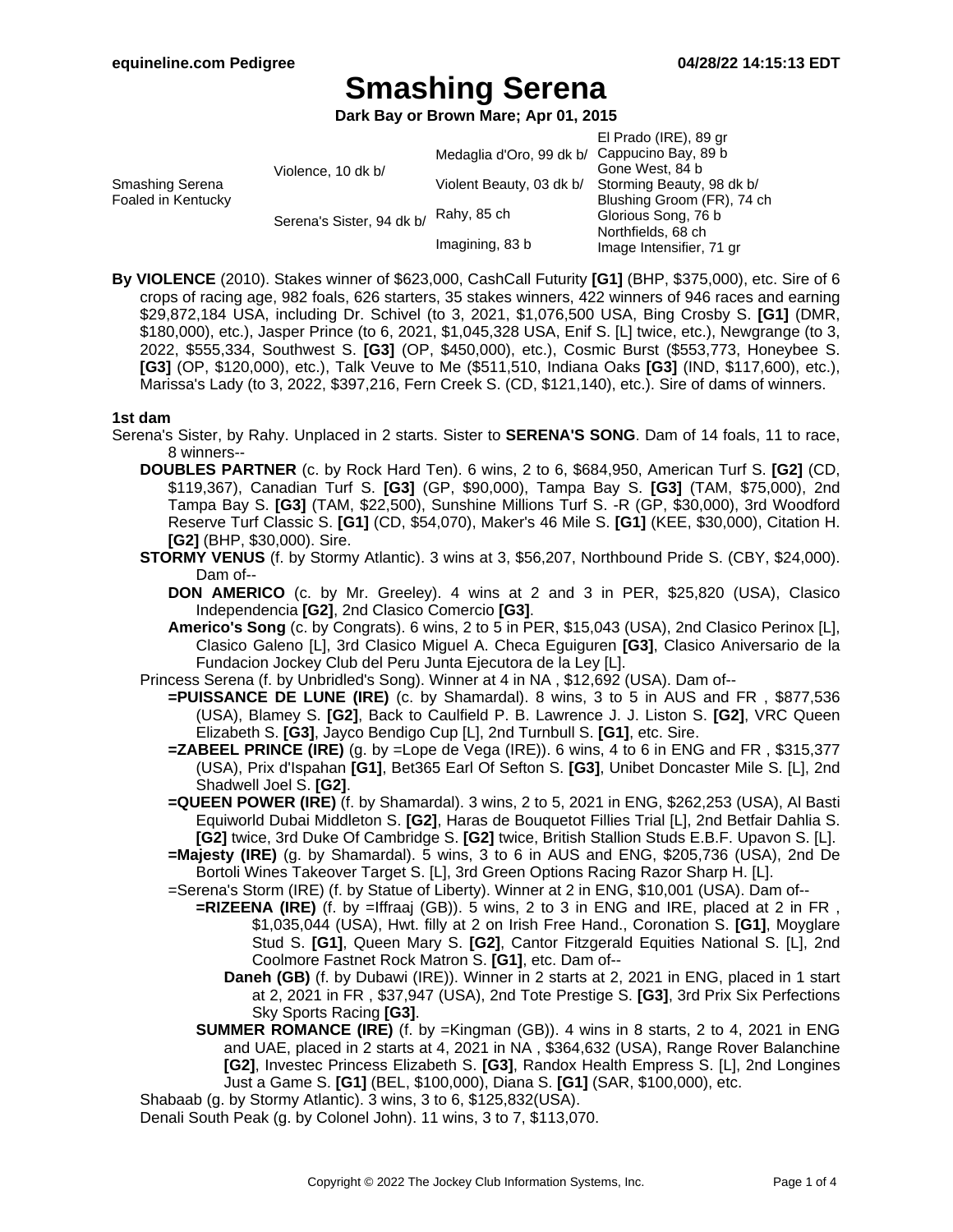**Dark Bay or Brown Mare; Apr 01, 2015**

Mighty Thor (r. by Stormy Atlantic). Winner at 4, \$44,235.

Colonel Cody (g. by Colonel John). 3 wins at 4, \$43,038.

Smashing Serena (f. by Violence). See below.

Love Child (f. by Fed Biz). Placed at 3, \$5,327.

Usrah (f. by Tiznow). Unraced. Dam of--

- **Dawly** (g. by Awesome Again). 11 wins, 2 to 6, \$591,830, 3rd Mountaineer Mile S. [L] (MNR, \$13,000).
- **Protective Shield** (f. by Lookin At Lucky). 4 wins, 2 to 4, \$61,226, 3rd Hastings S. (EMD, \$7,500).
- Serene Lake (f. by Meadowlake). Unraced. Dam of--
	- **Izzie's Halo** (c. by Halo's Image). 7 wins, 2 to 5, \$290,528, 2nd LeComte S. **[G3]** (FG, \$20,000), Miller Lite Cradle S. [L] (RD, \$40,000). Sire.
	- Crystal Image (f. by Halo's Image). Winner in 1 start at 3, \$41,250. Dam of--
		- **Crystal Rosario** (f. by Put It Back). 2 wins in 4 starts at 2, \$46,690, 2nd Sorority S. [L] (MTH, \$15,000).
- Sister Rocks (f. by Rock Hard Ten). Unplaced in 2 starts in IRE. Dam of--
- **=ZARGOS (AUS)** (f. by Shamardal). 4 wins at 3 and 4 in AUS, \$158,671 (USA), Kevin Sharkie Bow Mistress **[G3]**.

#### **2nd dam**

- Imagining, by Northfields. 2 wins at 4, \$55,250. Half-sister to **ALABAMA NANA (IRE)** (\$427,989, First Flight H. **[G3]**, etc.), **TOOOVERPRIME (IRE)** (\$53,850, Juaneno S., sire). Dam of 5 winners--
	- **SERENA'S SONG** (f. by Rahy). 18 wins, 2 to 4, \$3,283,388, Champion 3-year-old filly in U.S., Mother Goose S. **[G1]**, Haskell Invitational H. **[G1]**, Hollywood Starlet S. **[G1]**, Beldame S. **[G1]**, Santa Anita Oaks **[G1]**, Hempstead H. **[G1]**, Oak Leaf S. **[G1]**, Las Virgenes S. **[G1]**, etc. Dam of--
		- **GRAND REWARD** (c. by Storm Cat). 4 wins, 2 to 4 in ENG, IRE and NA , \$545,844 (USA), Oaklawn H. **[G2]** (OP, \$300,000), 2nd Dubai Duty Free Mill Reef S. **[G2]**, Rock of Gibraltar E.B.F. Tetrarch S. **[G3]**, Leinster Leader Waterford Testimonial S. [L], 3rd Scottish Equitable Gimcrack S. **[G2]**, etc. Sire.
		- **SOPHISTICAT** (f. by Storm Cat). 3 wins at 2 and 3 in ENG, FR and IRE, \$443,393 (USA), Coronation S. **[G1]**, Prix de la Grotte **[G3]**, 2nd Shadwell Stud Cheveley Park S. **[G1]**, Peugeot Lowther S. **[G2]**, Queen Mary S. **[G3]**, etc. Dam of--
			- **SEFROUA** (f. by Kingmambo). 3 wins in 6 starts at 3 in FR , placed at 3 in NA , \$141,957 (USA), Prix de Lieurey-Shadwell [L], 2nd Prix des Lilas [L], Prix Amandine [L], 3rd Noble Damsel H. **[G3]** (BEL, \$11,170). Dam of--
				- **=SUPHALA (FR)** (f. by =Frankel (GB)). 4 wins at 2 and 3 in FR , \$163,362 (USA), Arqana Prix Chloe **[G3]**, Prix Volterra [L], 2nd Prix Imprudence **[G3]**, 3rd Prix Bertrand de Tarragon **[G3]**.
				- **SIVOLIERE (IRE)** (f. by =Sea The Stars (IRE)). 3 wins in 5 starts at 2 in FR , \$137,429 (USA), Criterium du Bequet - Ventes Osarus [L], 3rd Longines Prix du Calvados **[G3]**.
			- **Pursuit of Glory (IRE)** (f. by Fusaichi Pegasus). Winner at 2 in IRE, placed in 2 starts at 2 in ENG, \$59,764 (USA), 3rd 32red.com Cheveley Park S. **[G1]**. Dam of--
				- **Tactical Pursuit (IRE)** (c. by Tiznow). 6 wins at 3 and 4, placed at 6, 2021, \$172,930, 3rd Not Surprising S. (GP, \$9,200).

Suppose (f. by Danehill). Unplaced in ENG and IRE. Dam of--

**=El Toranado (AUS)** (g. by =Encosta de Lago (AUS)). 15 wins, 3 to 8 in AUS, \$258,892 (USA), 2nd Bulmers Dalrello S. [L].

- **SCHRAMSBERG** (c. by Storm Cat). 6 wins at 4 and 5, \$394,626, John B. Connally Turf Cup H. **[G3]** (HOU, \$120,000), Remington Green S. [L] (RP, \$90,000), Omaha S. (HPO, \$30,000), 2nd Zia Park Distance Championship H. [L] (ZIA, \$46,521), Sunland Park H. [L] (SUN, \$22,000), etc. Sire.
- **HARLINGTON** (c. by Unbridled). 6 wins in 10 starts, 2 to 5, \$370,000, Gulfstream Park H. **[G2]** (GP, \$180,000). Sire.
- **SERENA'S TUNE** (f. by Mr. Prospector). 7 wins in 14 starts, 2 to 4, \$337,260, Victoria Lass H. [L] (FG, \$75,000), La Habra S. [L] (SA, \$69,060), Phoenix S. [L] (MED, \$60,000). Dam of--
	- **VOCALISED** (c. by Vindication). 4 wins, 2 to 3 in ENG and IRE, \$188,432 (USA), Dylan Thomas E.B.F. Tetrarch S. **[G3]**, Bathwick Tyres Greenham S. **[G3]**, Newbridge Credit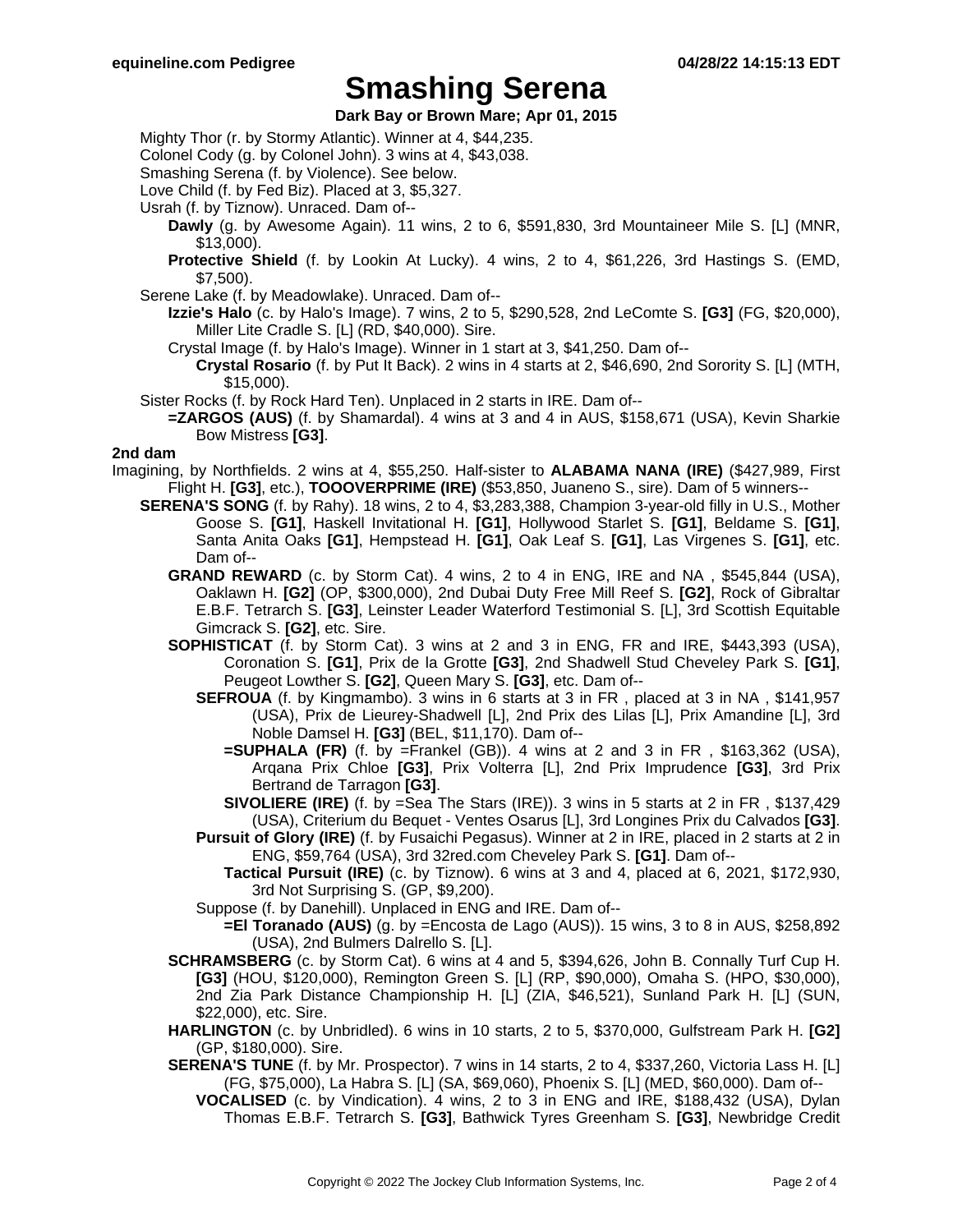**Dark Bay or Brown Mare; Apr 01, 2015**

Union Loughbrown S. [L]. Sire.

- **SERENA'S CAT** (f. by Storm Cat). 4 wins, 2 to 4, \$131,391(USA), Klassy Briefcase S. (MTH, \$36,000), 2nd Hush Dear S. [L] (SAR, \$16,490). Dam of--
	- **HONOR CODE** (r. by A.P. Indy). 6 wins in 11 starts, 2 to 4, \$2,518,260, Champion older horse in U.S., NYRA.com Metropolitan H. **[G1]** (BEL, \$670,000), Whitney S. **[G1]** (SAR, \$670,000), Remsen S. **[G2]** (AQU, \$240,000), Gulfstream Park H. **[G2]** (GP, \$184,140), 2nd Foxwoods Champagne S. **[G1]** (BEL, \$100,000), etc. Sire.
	- **NOBLE TUNE** (c. by Unbridled's Song). 4 wins in 7 starts at 2 and 3, \$492,222, American Turf S. **[G2]** (CD, \$136,492), Pilgrim S. **[G3]** (BEL, \$90,000), 2nd Breeders' Cup Juvenile Turf **[G1]** (SA, \$180,000). Sire.
	- **DECLARATIONOFPEACE** (c. by War Front). 3 wins at 2 in IRE and NA , \$160,864 (USA), Qatar Juvenile Turf Sprint S. [L] (DMR, \$120,000), 3rd Al Basti Equiworld Mercury S. [L].
	- **Lady Serena** (f. by Bernardini). 2 wins at 3, \$116,150, 3rd Barely Even S. -R (GP, \$7,350).
- **SERENE MELODY** (f. by Street Cry (IRE)). 4 wins, 4 to 6, \$159,480, Wintergreen S. (TP, \$28,830), 3rd H.B.P.A. S. [L] (PID, \$10,000). Producer.
- **Arbitrate** (c. by Deputy Minister). 5 wins, 3 to 5, \$195,390, 2nd Dr. Fager S. (AP, \$8,725). Sire.
- Pure Symmetry (f. by Storm Cat). Placed at 2, \$14,265. Dam of--
	- **Miner's Cat** (f. by Mineshaft). 3 wins at 3 and 4, \$213,432, 2nd Holiday Inaugural S. (TP, \$9,300).
	- Symmetrical (f. by Unbridled's Song). Unraced. Dam of--
		- **=Geometrical (IRE)** (g. by =Dawn Approach (IRE)). 3 wins, 2 to 5, 2022 in IRE and ENG, \$61,262 (USA), 2nd Edmund & Josie Whelan Memorial Listowel S. [L], 3rd Galileo Irish E.B.F. Futurity S. **[G2]**.
- Night and Day (f. by Unbridled's Song). Unplaced in 1 start. Dam of--
	- **MADE YOU LOOK** (c. by More Than Ready). 4 wins, 2 to 4, \$505,669(USA), With Anticipation S. **[G2]** (SAR, \$120,000), Dania Beach S. **[G3]** (GP, \$60,140), 2nd Poker S. **[G3]** (BEL, \$60,000), 3rd Kitten's Joy S. [L] (GP, \$9,800).
- **VIVID IMAGINATION** (f. by Raise a Man). 4 wins at 2 and 3, \$194,237, Golden Rod S. **[G3]**, Martha Washington S. [L] (OP, \$34,050), 3rd Cottonwood S. [L] (ELP, \$10,500), Pocahontas S. [L] (CD, \$8,535), Magnolia S. [L] (OP, \$5,450). Dam of--
	- Caracara (IRE) (f. by Nashwan). Winner at 2 in ENG, \$11,481 (USA). Dam of--
		- Laurenmychanelgirl (f. by Afleet Alex). Unplaced in 2 starts. Dam of--
			- **Nitrous Channel** (c. by Nyquist). Winner in 2 starts at 3, 2022, \$51,600, 2nd Hutcheson S. [L] (GP, \$19,800).
	- Shinko Imagine (f. by Dixieland Band). Placed at 3 in JPN, \$26,704 (USA). Dam of--
		- **=FUMINO IMAGINE (JPN)** (f. by =Manhattan Cafe (JPN)). 8 wins, 3 to 6 in JPN, \$3,562,685 (USA), Sapporo Kinen **[G2]**, Fukushima Himba S. **[G3]**, Aichi Hai **[G3]**, Mermaid S. **[G3]**, 2nd Laurel Racecourse Sho Nakayama Himba S. **[G3]**, etc.
	- Wander Storm (f. by Storm Bird). Unplaced. Dam of--
		- **WANDER MOM** (f. by Maria's Mon). 8 wins, 2 to 5, \$399,656, My Charmer H. **[G3]** (CRC, \$60,000), Endeavour S. [L] (TAM, \$45,000), Coconut Grove S. (HIA, \$15,960), 2nd Lake Placid H. **[G2]**, Calder Breeders' Cup H. [L] (CRC, \$30,000), etc. Dam of--
			- **Life Lesson** (f. by Unbridled's Song). 4 wins, 3 to 5, \$153,127(USA), 3rd Klassy Briefcase S. [L] (MTH, \$10,000), Ladies Turf Sprint S. [L] (GP, \$7,500).
		- **Minewander** (f. by Mineshaft). 5 wins, 2 to 5, \$224,591, 2nd Ma Kettle S. [L] (IND, \$15,691), Wishing Well S. (TP, \$9,500), 3rd Arlington-Washington Lassie S. **[G3]** (AP, \$15,840), Holiday Inaugural S. (TP, \$4,700). Dam of--
			- **Landeskog** (g. by Munnings). 3 wins at 3 and 4, \$216,340, 2nd Gallant Bob S. **[G2]** (PRX, \$58,000), Bachelor S. [L] (OP, \$30,000).
		- **Backtrack** (g. by Grand Slam). 3 wins at 3, \$79,080, 2nd Golden Circle S. (PRM, \$12,000).

Wandering Meadow (f. by Meadowlake). Unraced. Dam of--

**Larry Zip** (g. by City Zip). 4 wins, 2 to 6, \$117,756(USA), 3rd Keeneland 75th Anniversary S. [L] (KEE, \$12,500).

Bright Image (f. by Summer Squall). Unplaced. Dam of--

**Mr. Whitestone** (g. by Dance Brightly). 10 wins, 2 to 6, \$463,702, 2nd Gravesend H. **[G3]**